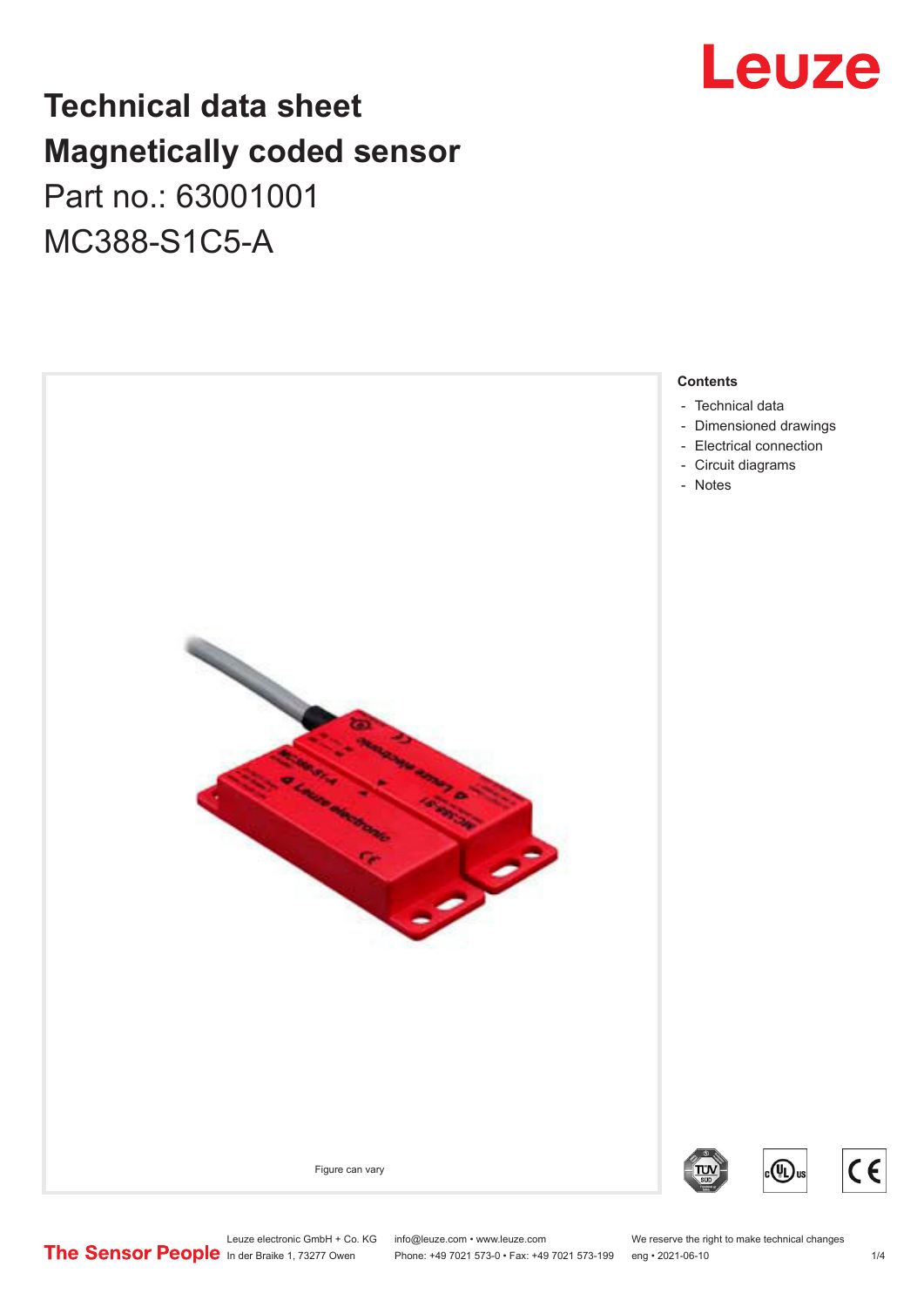## <span id="page-1-0"></span>**Technical data**

# Leuze

| <b>Basic data</b>                                                     |                                                                                                                                    |
|-----------------------------------------------------------------------|------------------------------------------------------------------------------------------------------------------------------------|
| <b>Series</b>                                                         | MC388                                                                                                                              |
| <b>Functions</b>                                                      |                                                                                                                                    |
| <b>Functions</b>                                                      | Integration in control circuits up to cate-<br>gory 4 in accordance with EN ISO<br>13849-1                                         |
|                                                                       | Safety system in combination with an<br>evaluation unit such as the MSI-MC310<br>safety relay or the MSI 400 safety<br>controller. |
| <b>Characteristic parameters</b>                                      |                                                                                                                                    |
| Mission time T <sub>M</sub>                                           | 20 years, EN ISO 13849-1                                                                                                           |
| Category                                                              | Up to 4, depending on evaluation, 1<br>sensor connected, EN ISO 13849-1                                                            |
| B10 <sub>d</sub>                                                      | 20,000,000 number of cycles                                                                                                        |
| <b>Electrical data</b>                                                |                                                                                                                                    |
| <b>Protective circuit</b>                                             | <b>Current limitation</b>                                                                                                          |
|                                                                       | Short circuit protected, Via e.g. MSI-<br>MC310, MSI 400                                                                           |
| <b>Contact allocation</b>                                             | $1NC + 1NO$                                                                                                                        |
| <b>Contact type</b>                                                   | Reed contacts (magnetically sensitive)                                                                                             |
| Requirement on the voltage supply<br>when used acc. to cULus (UL 508) | <b>Class 2 Circuits</b>                                                                                                            |
| Outputs                                                               |                                                                                                                                    |
| Max. switching voltage                                                | 27 V AC/DC                                                                                                                         |
| Switching current, max.                                               | 500 mA                                                                                                                             |
| <b>Timing</b>                                                         |                                                                                                                                    |
| Response time                                                         | 3 <sub>ms</sub>                                                                                                                    |
| <b>Connection</b>                                                     |                                                                                                                                    |
| <b>Number of connections</b>                                          | 1 Piece(s)                                                                                                                         |
| <b>Connection 1</b>                                                   |                                                                                                                                    |
| <b>Function</b>                                                       | Contact connection                                                                                                                 |
| <b>Type of connection</b>                                             | Cable with wire-end sleeves                                                                                                        |
| Cable length                                                          | 5,000 mm                                                                                                                           |
| <b>Sheathing material</b>                                             | <b>PVC</b>                                                                                                                         |
| Cable color                                                           | Gray                                                                                                                               |
| <b>Number of conductors</b>                                           | 4-wire                                                                                                                             |

### **Mechanical data**

| Design                                                                                   | Cubic                                                           |
|------------------------------------------------------------------------------------------|-----------------------------------------------------------------|
| Dimension (W x H x L)                                                                    | 25 mm x 13 mm x 88 mm                                           |
| <b>Housing material</b>                                                                  | <b>Plastic</b>                                                  |
| <b>Plastic housing</b>                                                                   | Glass fiber reinforced (PPS), self-<br>extinguishing            |
| Net weight                                                                               | 334 g                                                           |
| <b>Housing color</b>                                                                     | Red                                                             |
| <b>Type of fastening</b>                                                                 | Through-hole mounting                                           |
| <b>Installation position</b>                                                             | Arbitrary, provided housing markings are<br>aligned             |
| Switch type                                                                              | Type 4 interlock device, contactless<br>actuation. EN ISO 14119 |
| <b>Approach actuation directions</b>                                                     | 3-dimensional                                                   |
| <b>Mechanical life time</b>                                                              | 10,000,000 actuation cycles                                     |
| <b>External actuator</b>                                                                 | Magnetically coded                                              |
| Cut-out point (OFF), min.                                                                | $13 \text{ mm}$                                                 |
| Assured cut-out distance (Sar), min.                                                     | 30 mm                                                           |
| Assured cut-in distance (Sao), max.                                                      | 6 mm                                                            |
| <b>Switching tolerance (without</b><br>ferromagnetic materials in immediate<br>vicinity) | $-1$ 1 mm                                                       |
| Distance to other magnetic sensors,<br>min.                                              | $50 \text{ mm}$                                                 |
| Approach speed, min.                                                                     | $0.05 \text{ m/s}$                                              |
|                                                                                          |                                                                 |

#### **Environmental data**

| Ambient temperature, operation    | -20  70 °C    |
|-----------------------------------|---------------|
| Degree of contamination, external | 3. EN 60947-1 |

#### **Certifications**

| Degree of protection                                          | IP 67                                |
|---------------------------------------------------------------|--------------------------------------|
| <b>Certifications</b>                                         | c UL US                              |
|                                                               | TÜV Süd (with suitable safety relay) |
| Test procedure for EMC in accordance EN 60947-5-3             |                                      |
| with standard                                                 | EN 61000-6-2                         |
|                                                               | EN 61000-6-3                         |
| Test procedure for oscillation in<br>accordance with standard | EN 60947-5-3                         |
| Test procedure for shock in<br>accordance with standard       | EN 60947-5-3                         |

#### **Classification**

| <b>Customs tariff number</b> | 90328900 |  |
|------------------------------|----------|--|
| eCl@ss 5.1.4                 | 27272402 |  |
| eCl@ss 8.0                   | 27272402 |  |
| eCl@ss 9.0                   | 27272402 |  |
| eCl@ss 10.0                  | 27272402 |  |
| eCl@ss 11.0                  | 27272402 |  |
| <b>ETIM 5.0</b>              | EC002544 |  |
| <b>ETIM 6.0</b>              | EC002544 |  |
| <b>ETIM 7.0</b>              | EC002544 |  |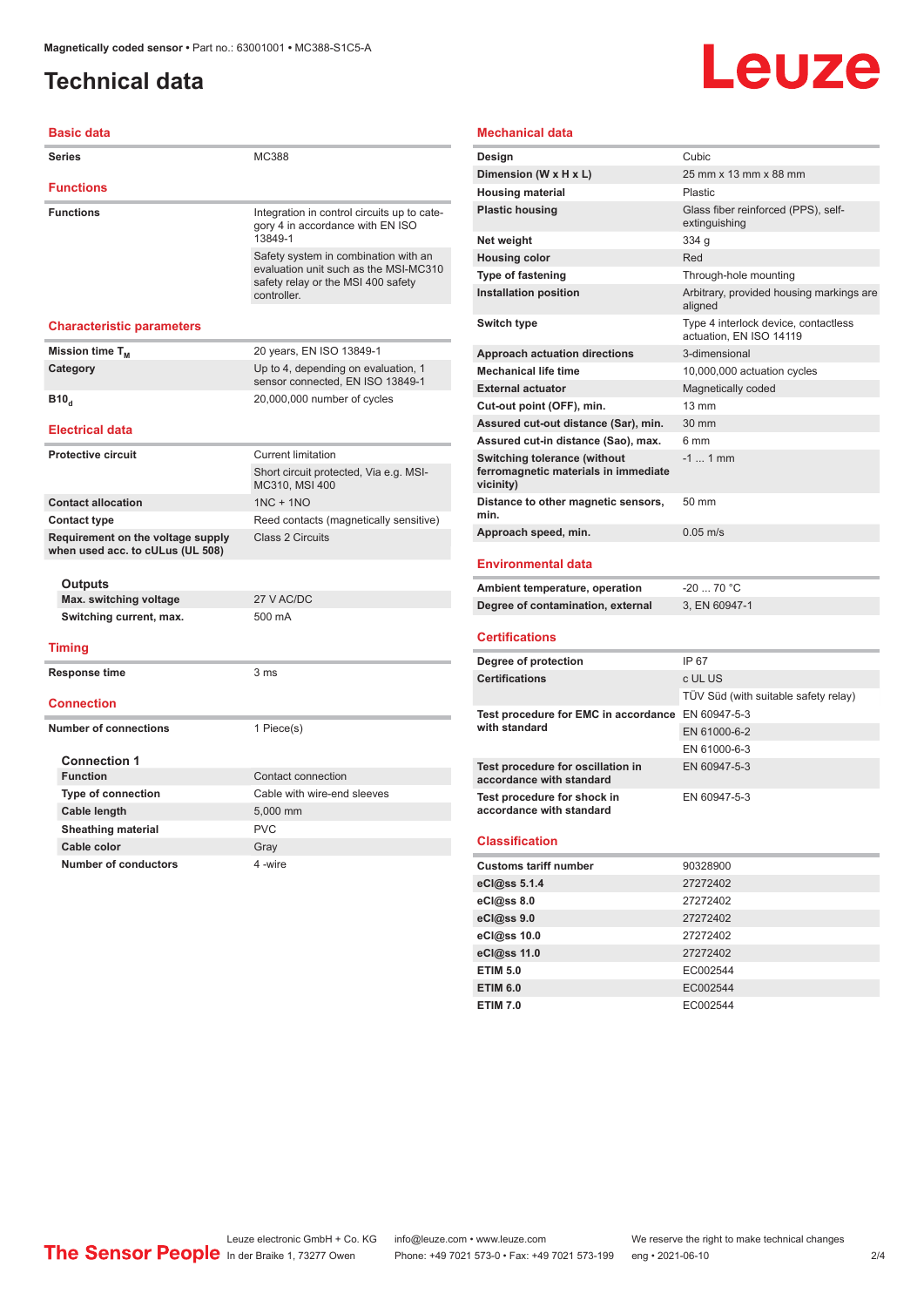## <span id="page-2-0"></span>**Dimensioned drawings**

All dimensions in millimeters

### Dimensions of sensor and actuator



## **Electrical connection**

#### **Connection 1**

| <b>Function</b>           | Contact connection                                        |
|---------------------------|-----------------------------------------------------------|
| Type of connection        | Cable with wire-end sleeves                               |
| Cable length              | 5,000 mm                                                  |
| <b>Sheathing material</b> | <b>PVC</b>                                                |
| Cable color               | Gray                                                      |
| Number of conductors      | 4 -wire                                                   |
| Wire cross section        | $0.35$ mm <sup>2</sup>                                    |
| Assignment                | Representation of contacts without activation by actuator |
|                           |                                                           |

### **Conductor color Conductor assignment**

| <b>Brown</b> | <b>NO</b>      |
|--------------|----------------|
| White        | <b>NO</b>      |
| <b>Blue</b>  | NC             |
| <b>Black</b> | N <sub>C</sub> |

## **Circuit diagrams**



## Leuze